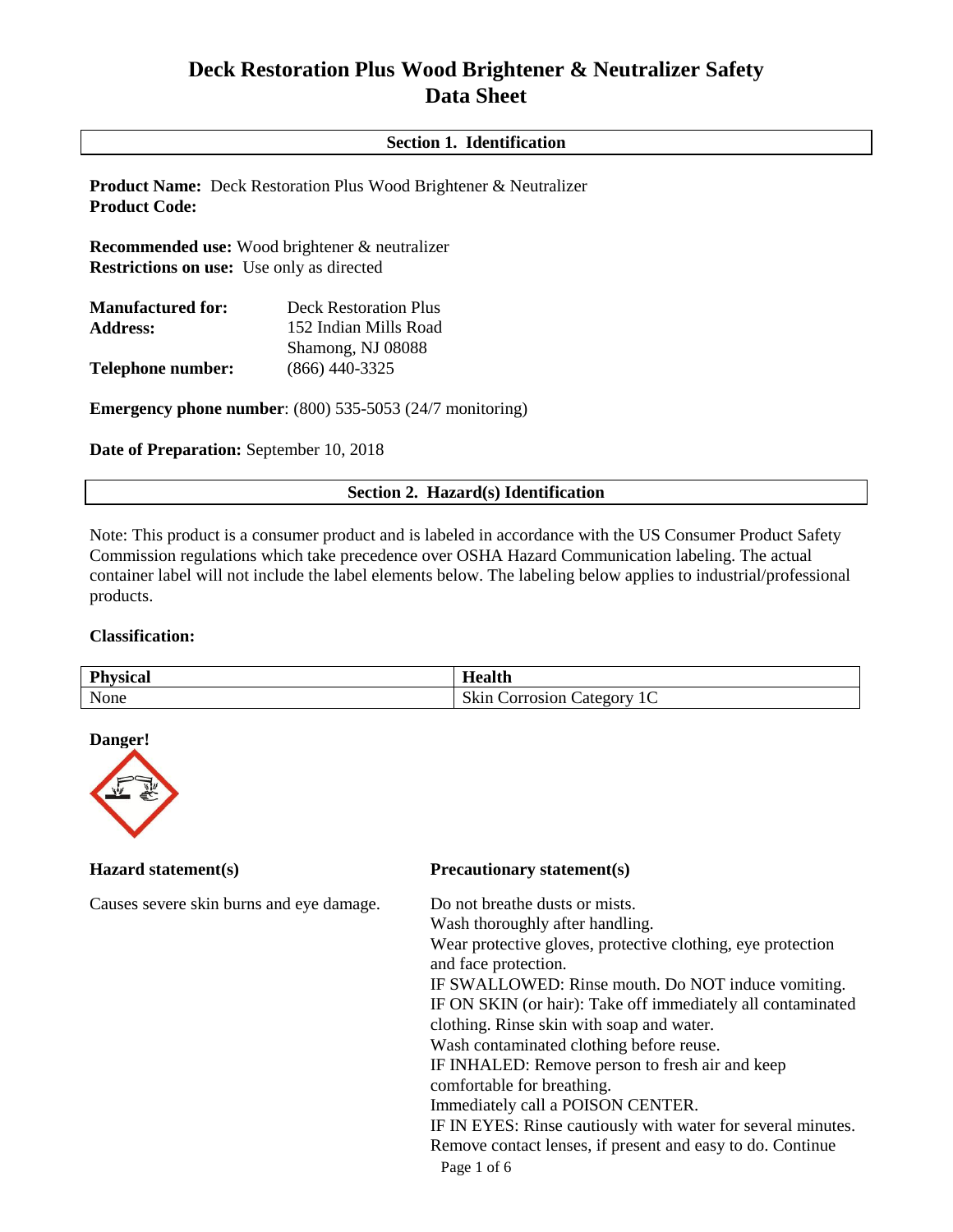rinsing. Store locked up. Dispose of contents and container in accordance with local and national regulations.

#### **Section 3. Composition / Information on Ingredients**

| <b>Chemical name</b> | CAS No.   | Concentration |
|----------------------|-----------|---------------|
| Oxalic Acid          | 6153-56-6 | 5-15%         |
| Citric Acid          | 77-92-9   | $-10%$        |

## **The specific identity and/or exact percentage (concentration) of composition has been withheld as a trade secret.**

#### **Section 4. First-Aid Measures**

**Inhalation:** Remove to fresh air. If breathing has stopped give artificial respiration. If breathing is difficult have qualified personnel administer oxygen. Get medical attention.

**Skin contact:** Immediately flush skin thoroughly with water for 15 minutes. Wash area with soap and water. Remove contaminated clothing and launder before reuse. Get medical attention if irritation develops or persists. **Eye contact:** Immediately flush eyes with water for at least 20 minutes while lifting the upper and lower lids. Get immediate medical attention.

**Ingestion:** If conscious, give 1 glass of water or milk to dilute. DO NOT induce vomiting. Never give anything by mouth to a person who is unconscious or convulsing. Get immediate medical attention.

**Most important symptoms/effects, acute and delayed:** Causes severe eye irritation or burns. Vapors or mists may cause respiratory irritation. Higher concentrations may cause severe irritation or burns and pulmonary edema. Ingestion may cause gastrointestinal corrosion, abdominal pain, nausea, vomiting, headache, weak pulse and muscle cramps.

**Indication of immediate medical attention and special treatment, if necessary:** If eye contact or ingestion occurs, get immediate medial attention.

#### **Section 5. Fire-Fighting Measures**

**Suitable (and unsuitable) extinguishing media:** This material is not combustible. Use any media that is suitable for the surrounding fire.

**Specific hazards arising from the chemical:** At elevated temperatures containers may rupture.

**Special protective equipment and precautions for fire-fighters:** Firefighters should wear full emergency equipment and NIOSH approved positive pressure self-contained breathing apparatus. Cool fire exposure containers with water.

## **Section 6. Accidental Release Measures**

**Personal precautions, protective equipment, and emergency procedures:** Wear appropriate protective clothing and equipment to prevent eye and skin contact.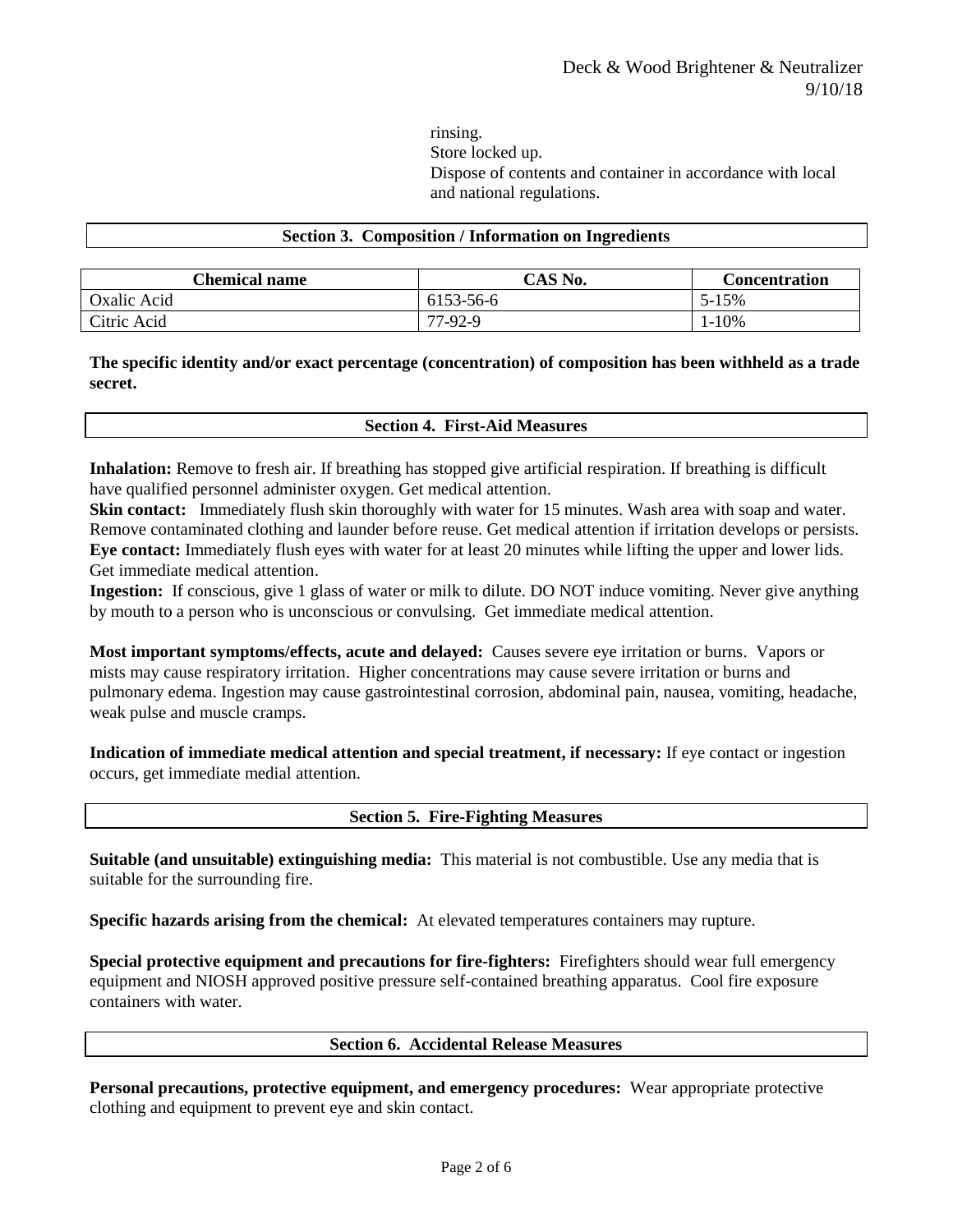**Environmental precautions:** Avoid release to the environment. Prevent spill from entering sewers and water courses. Report spill as required by local and federal regulations.

**Methods and materials for containment and cleaning up:** Collect with an inert absorbent and place into a closable container for disposal. Small spills may be neutralized with soda ash.

#### **Section 7. Handling and Storage**

**Precautions for safe handling:** Prevent contact with eyes, skin and clothing. Do not breathe vapors or mists. Use only with adequate ventilation. Wash thoroughly after handling and before eating, drinking, smoking or using toilet facilities.

Empty containers retain product residues. Follow all SDS precautions in handling empty containers.

**Conditions for safe storage, including any incompatibilities:** Protect containers from physical damage. Store in a cool, well ventilated area away from oxidizing agents, alkalies and other incompatible materials.

#### **Section 8. Exposure Controls / Personal Protection**

#### **Exposure guidelines:**

| Oxalic Acid | $1 \text{ mg/m}^3$ TWA OSHA PEL      |  |  |
|-------------|--------------------------------------|--|--|
|             | 1 mg/m <sup>3</sup> TWA ACGIH TLV    |  |  |
|             | $2 \text{ mg/m}^3$ TWA ACGIH Ceiling |  |  |
| Citric Acid | None Established                     |  |  |

**Appropriate engineering controls:** Good general room ventilation (equivalent to outdoors) should be adequate under normal conditions. For operations where exposures limits are exceeded increased mechanical ventilation such as local exhaust may be required.

## **Personal Protective Equipment:**

**Respiratory protection**: None needed under normal conditions of use. If exposure limits are exceeded, a NIOSH approved dust/mist or supplied air respirator appropriate for the form and concentration of the contaminants should be used. Selection of respiratory protection depends on the contaminant type, form and concentration. Select in accordance with OSHA 1910.134 and good Industrial Hygiene practice. **Skin protection:** Rubber, butyl rubber or other impervious gloves are recommended to prevent skin contact. Impervious apron, boots and other clothing are recommended if needed to prevent contact or if splashing is possible.

**Eye protection:** Chemical safety goggles should be worn if contact is possible.

**Other:** For operations where contact can occur, a safety shower and an eye wash facility should be available.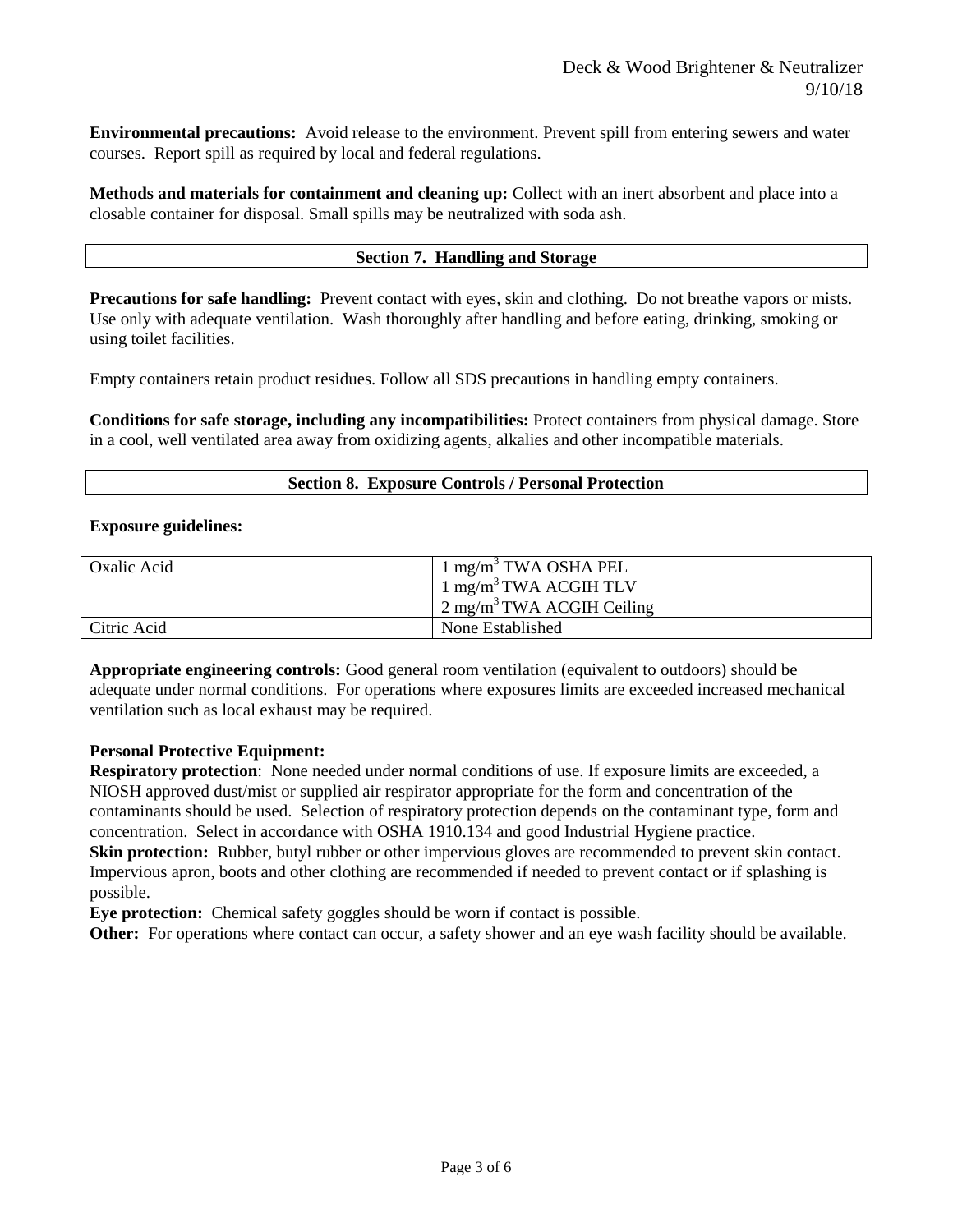## **Section 9. Physical and Chemical Properties**

**Appearance:** Colorless to slightly yellow liquid. **Odor:** No odor.

| <b>Odor threshold:</b> Not available             | pH: 2                                               |
|--------------------------------------------------|-----------------------------------------------------|
| Melting point/freezing point: Not available      | <b>Boiling point:</b> $212^{\circ}F / 100^{\circ}C$ |
| <b>Flash point:</b> Not flammable                | <b>Evaporation rate:</b> Similar to water           |
|                                                  |                                                     |
| <b>Flammability (solid, gas):</b> Not applicable |                                                     |
| <b>Flammable limits: LEL:</b> Not applicable     | <b>UEL</b> : Not applicable                         |
| Vapor pressure: Similar to water                 | Vapor density: Similar to water                     |
| <b>Relative density: 1.08</b>                    | <b>Solubility(ies):</b> Completely in water         |
| Partition coefficient: n-octanol/water: Not      | <b>Auto-ignition temperature:</b> Not applicable    |
| available                                        |                                                     |
| <b>Decomposition temperature:</b> Not available  | VOC: 0 g/L                                          |

## **Section 10. Stability and Reactivity**

**Reactivity:** Not reactive under normal conditions of use.

**Chemical stability:** Stable.

**Possibility of hazardous reactions:** None known.

**Conditions to avoid:** None known. .

**Incompatible materials:** Avoid oxidizing agents, alkalis, alkali earth carbonates and bicarbonates, silver compounds, chlorites and metal nitrates. .

**Hazardous decomposition products:** Thermal decomposition may yield carbon monoxide and carbon dioxide and formic acid.

## **Section 11. Toxicological Information**

**Acute effects of exposure:**

**Inhalation**: Mist and vapors may cause irritation to the eyes, mucous membranes and upper respiratory tract. High concentrations may cause severe irritation or burns and pulmonary edema.

**Skin Contact:** May cause irritation or burns with redness and pain.

**Eye Contact:** Mists may cause irritation or burns, tearing and blurred vision. Direct contact may cause burns with corneal damage or blindness.

**Ingestion:** May cause gastrointestinal corrosion, abdominal pain, nausea, vomiting, muscle weakness and weak pulse. Oxalic acid causes removal of calcium from the blood, causing damage to the kidneys, which can be fatal.

**Chronic Effects:** Repeated skin contact with diluted solutions or mists may cause dermatitis. Prolonged or repeated contact may cause erosion of tooth enamel and damage to the kidneys.

**Sensitization:** None of the components are sensitizing to animals or humans.

**Germ Cell Mutagenicity:** None of the components have been shown to cause germ cell mutagenicity.

**Reproductive Toxicity:** None of the components have been shown to cause reproductive or developmental toxicity.

**Carcinogenicity:** None of the components are listed as carcinogens or suspected carcinogens by IARC, NTP, ACGIH or OSHA.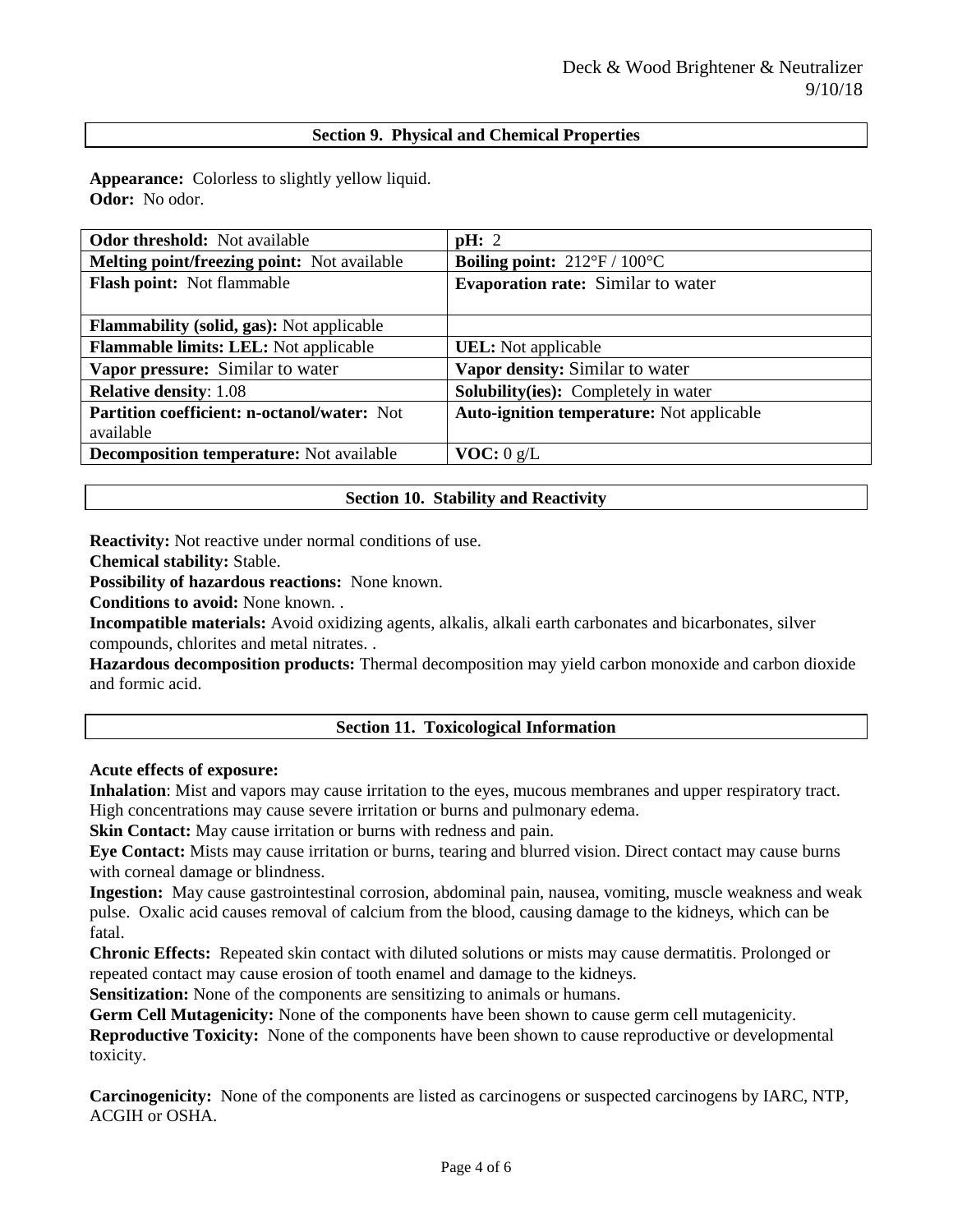**Acute toxicity values**:

Oxalic Acid: Oral rat LD50: 1080 mg/kg; Dermal rabbit LD50 20,000 mg/kg Citric Acid: Oral rat LD50 5.4 g/kg; Dermal rabbit LD50 > 2000 mg/kg

## **Section 12. Ecological Information**

This product may be harmful to aquatic organisms due to change in pH of water where released.

#### **Ecotoxicity values:**

Oxalic Acid: 48 hr. LC50 Leuciscus idus melanotus 160 mg/L; 48 hr. EC50: daphnia magna: 162.2 mg/l; Citric Acid: 48 hr LC50 Leuciscus idus melanotus 440 mg/L; 24 hr LC50 daphnia magna 1535 mg/L

**Persistence and degradability:** Citric acid and oxalic acid are readily biodegradable.

**Bioaccumulative potential:** Citric acid has a calculated bioconcentration factor of 3.2. Oxalic acid has an estimated bioconcentration factor of 0.6.

**Mobility in soil:** Citric acid and oxalic acid are expected have a high mobile in soil. **Other adverse effects:** None known.

#### **Section 13. Disposal Considerations**

Dispose in accordance with all local, state and federal regulations.

## **Section 14. Transport Information**

|            | <b>UN Number</b> | <b>Proper shipping name</b>   | <b>Hazard</b> | <b>Packing</b> | <b>Environmental</b> |
|------------|------------------|-------------------------------|---------------|----------------|----------------------|
|            |                  |                               | <b>Class</b>  | Group          | <b>Hazard</b>        |
| <b>DOT</b> | UN3265           | Corrosive Liquid, Acidic,     |               | <b>PGIII</b>   | None                 |
|            |                  | Organic, n.o.s. (Oxalic Acid) |               |                |                      |
| <b>TDG</b> | UN3265           | Corrosive Liquid, Acidic,     |               | <b>PGIII</b>   | None                 |
|            |                  | Organic, n.o.s. (Oxalic Acid) |               |                |                      |

**Transport in bulk (according to Annex II of MARPOL 73/78 and the IBC Code):** Not applicable – product is transported only in packaged form.

#### **Special precautions:** None known

## **Section 15. Regulatory Information**

## **Safety, health, and environmental regulations specific for the product in question.**

**CERCLA Hazardous Substances (Section 103)/RQ:** This product is not subject to CERCLA reporting requirements as it is sold. Many states have more stringent release reporting requirements. Report spills required under federal, state and local regulations.

**SARA Hazard Category (311/312):** Acute health, Chronic Health

**EPA SARA 313:** This product contains the following chemicals regulated under SARA Title III, section 313: None

**California Proposition 65:** This product the following chemicals known to the State of California to cause cancer or reproductive toxicity: None